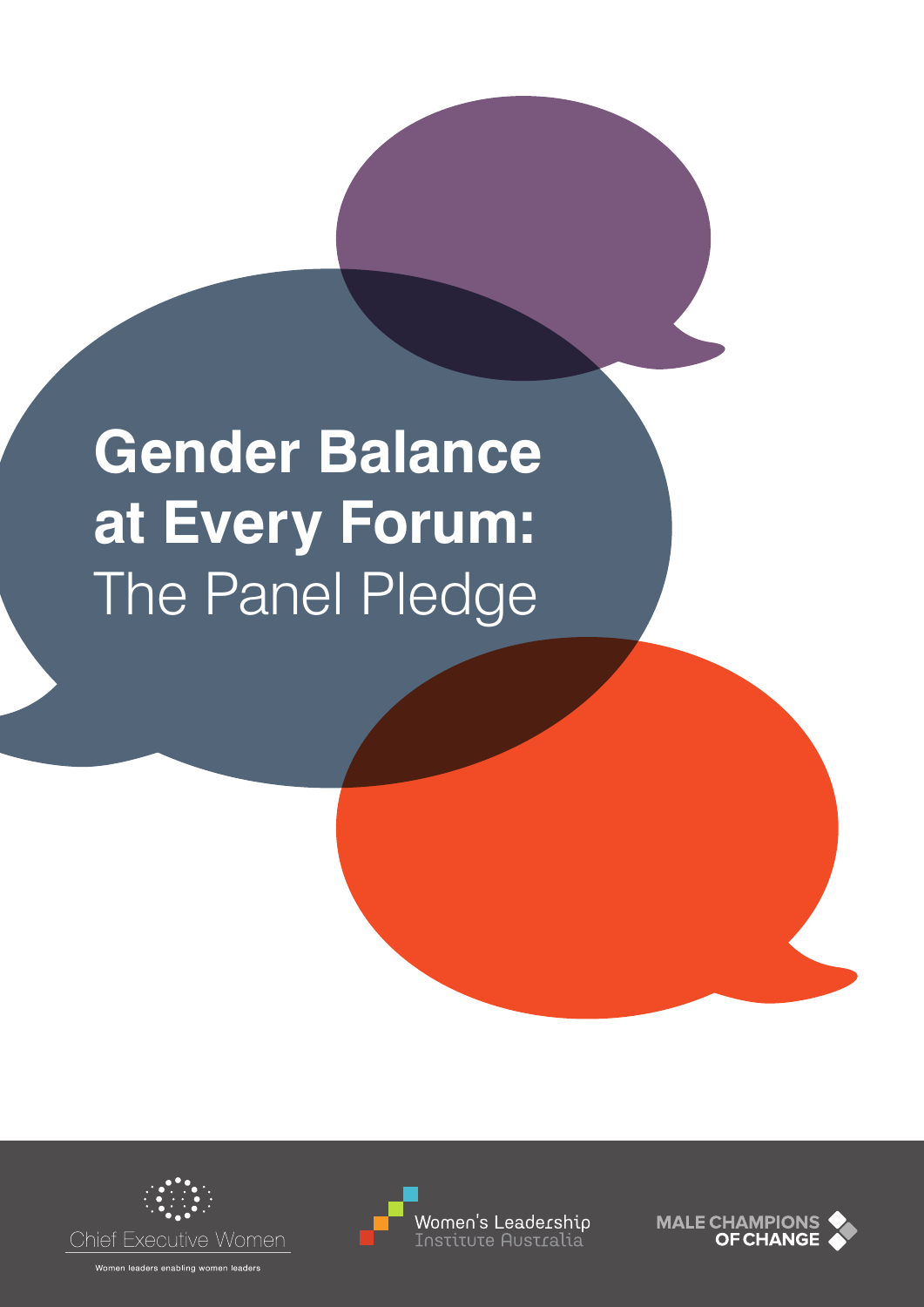## **(In)visibility of women at forums matters**

Conferences and panels provide a platform to share experiences and perspectives. When you limit the range of perspectives, you limit the quality of the conversation.

- Simon Rothery, CEO, Goldman Sachs Australia

## **Where are the women?**

Many high-profile conferences, events and taskforces lack gender balance, despite there often being no shortage of qualified women. It is estimated less than 15% of panellists in Australia are women. Less than 12% of experts cited in business newspapers are women. Such optics have consequences.



**Consequences of** 

**(in)visibility**

The absence of women at public professional forums is a problem. Because speakers are usually male, audiences are given a narrow perspective. The lack of diversity limits the quality of the conversation and potential outcomes.

Moreover, when visible role models are male, the absence of women perpetuates absence of women. Fewer women choose to speak, and fewer are chosen.

Without the opportunity for women to serve on panels as thought leaders, women lack profile-building speaking opportunities, an important contributor to experience and recognition.

In the rare instances women do present at events, entrenched gender biases often surface, leading to negative experiences for the presenter. Women who speak up may encounter derogatory comments or be perceived as arrogant.

## **Taking a stand on visibility of women at forums**

You too may have noted that too many panel appearances and speaking engagements are offered to men. Too few are offered to women. The imbalance continues.

The Male Champions of Change, Chief Executive Women and Women's Leadership Institute Australia are committed to calling out imbalances and pushing for an improvement. As business leaders, we pledge that whenever we are invited to be involved in or sponsor a panel or conference, we will inquire about organiser efforts to ensure women leaders are represented. This "Panel Pledge" is effective and simple to implement.

It serves as a reminder at an opportune moment of influence.

One of the things I've learnt is that if you don't intentionally include, the system unintentionally excludes.

– Elizabeth Broderick, Sex Discrimination Commissioner, Australian Human Rights Commission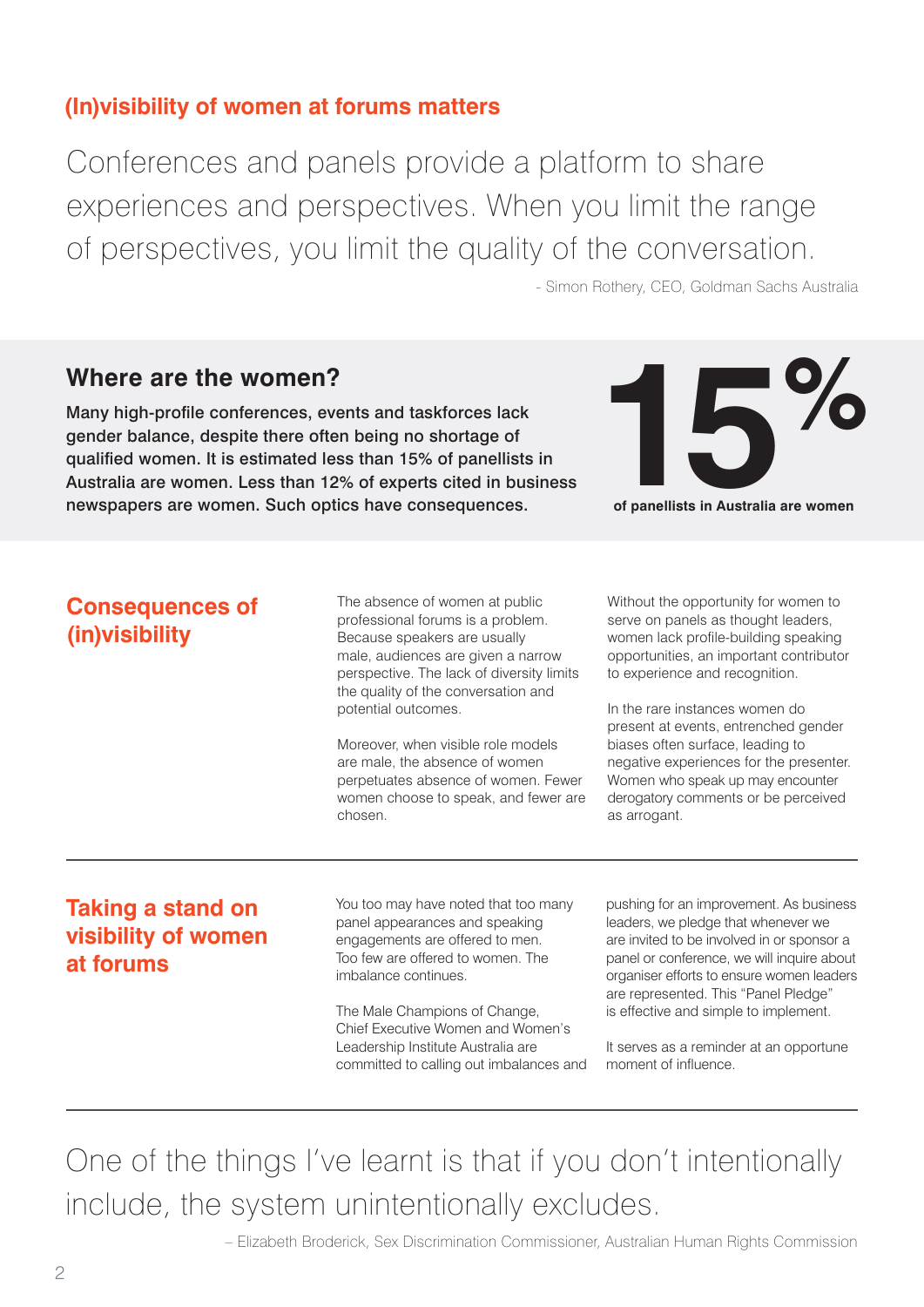# **What you can do**

- 1. Commit to the panel pledge
- 2. Keep highlighting gender balance for forums
- 3. Actively encourage women's voices
- 4. Persevere

#### **1. Commit to the Panel Pledge**

- When you are invited to speak at or participate in a professional forum:
	- Request confirmation of who the other panelists/speakers/ participants are, and how gender balance will be achieved;
	- Insist that as a condition of acceptance, you expect women to participate in a meaningful way;
	- Reserve the right to withdraw from the event, even at the last minute, should this not be the case when the speaker list is finalised;
	- Offer names of women from within your organisation or network and, if helpful, point them to resources for support in finding women (see page 4)
- $\blacksquare$  Tell your team so they can support you in delivering your commitment
- Extend the pledge to your own organisation by ensuring all forums you run or sponsor take gender balance into account

Danny Cohen, head of BBC's television output promised viewers the corporation will not make any more all-male comedy panel shows. Cohen said, "We're not going to have any more panel shows with no women on them. It's not acceptable." – **BBC**

Speaker request forms on the Telstra website now state: "Our CEO David Thodey is a member of the Male Champions of Change. As part of this, we are committed to ensuring that events we participate in are gender balanced. Please take this into consideration when submitting your request." – **Telstra**

#### **2. Keep highlighting gender balance for forums**

- Don't let the moment pass point out gender imbalances when you see them
- **Encourage conference organisers to** take ownership of achieving gender balance, e.g. using the checklist on page 4

Dr Martin Parkinson was invited to speak at a conference billed as bringing together Australian thought leaders to discuss the future direction and economic challenges for the nation. Dialogue with the conference

organisers about his commitment to the Panel Pledge did not impact gender balance on the speaker program, where women were largely absent. Dr Parkinson proceeded with the speech but dedicated the first five minutes of his time to explaining the importance of including women's voices. He received a standing ovation as well as a commitment from conference organisers to focus on gender balance in the future.

– **Australian Government Treasury**

#### **3. Actively encourage women's voices**

- Use your networks to link women to speaking opportunities
- Set a goal for gender balance for the face of your organisation, e.g. spokespeople put forward by your corporate affairs team
- **Acknowledge and find ways to** counter the very real fears women have when they volunteer or speak up, e.g. derogatory comments, negative perceptions

Upon learning an event lacked women panellists, Elmer Funke Kupper identified a replacement for himself that would improve gender balance. – **ASX**

ANZ's "Notable Women" program trains and supports mid-to senior level women to increase their public profile through speaking engagements and media appearances. – **ANZ**



### **4. Persevere: Don't accept the excuses**

<sup>3</sup>